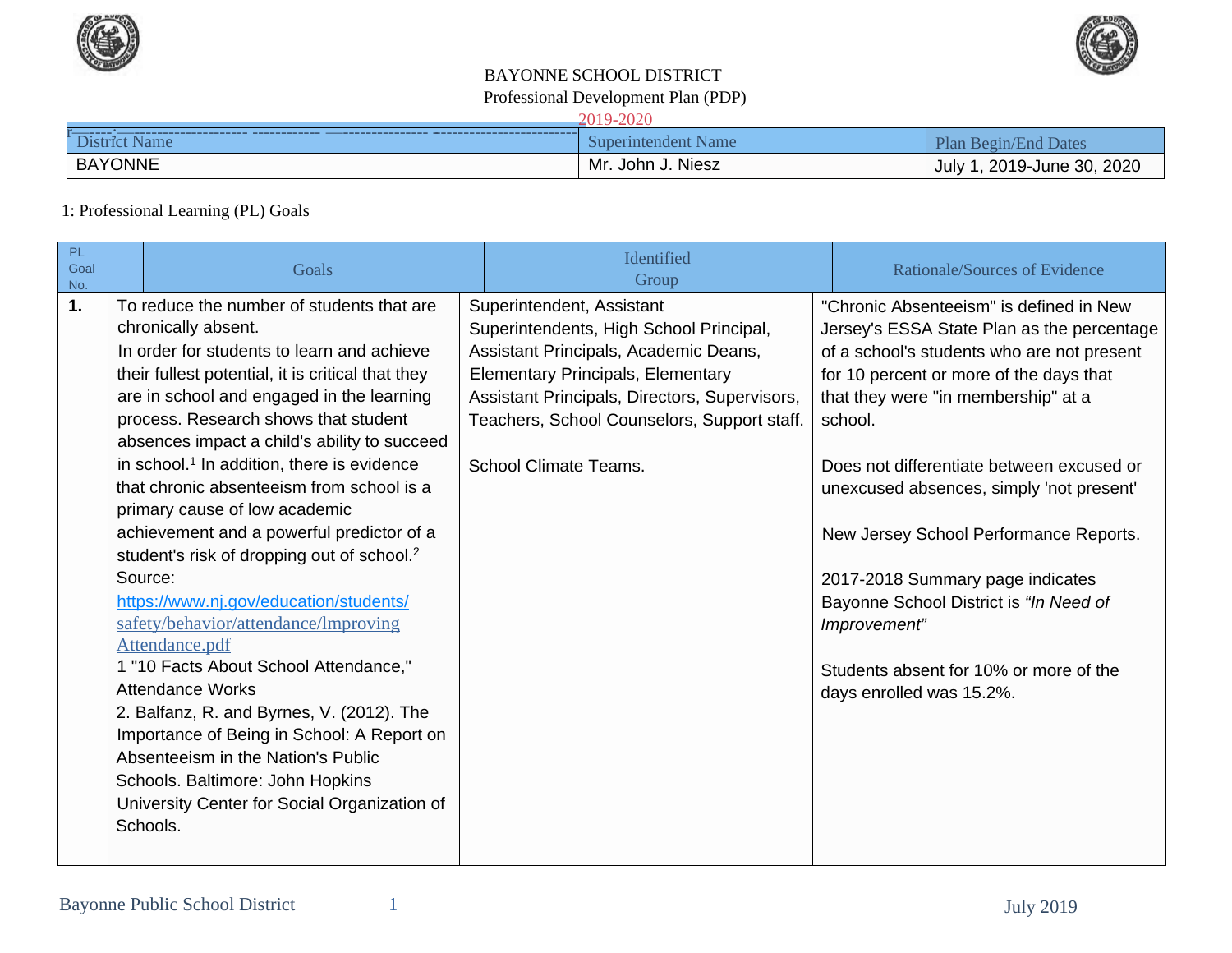

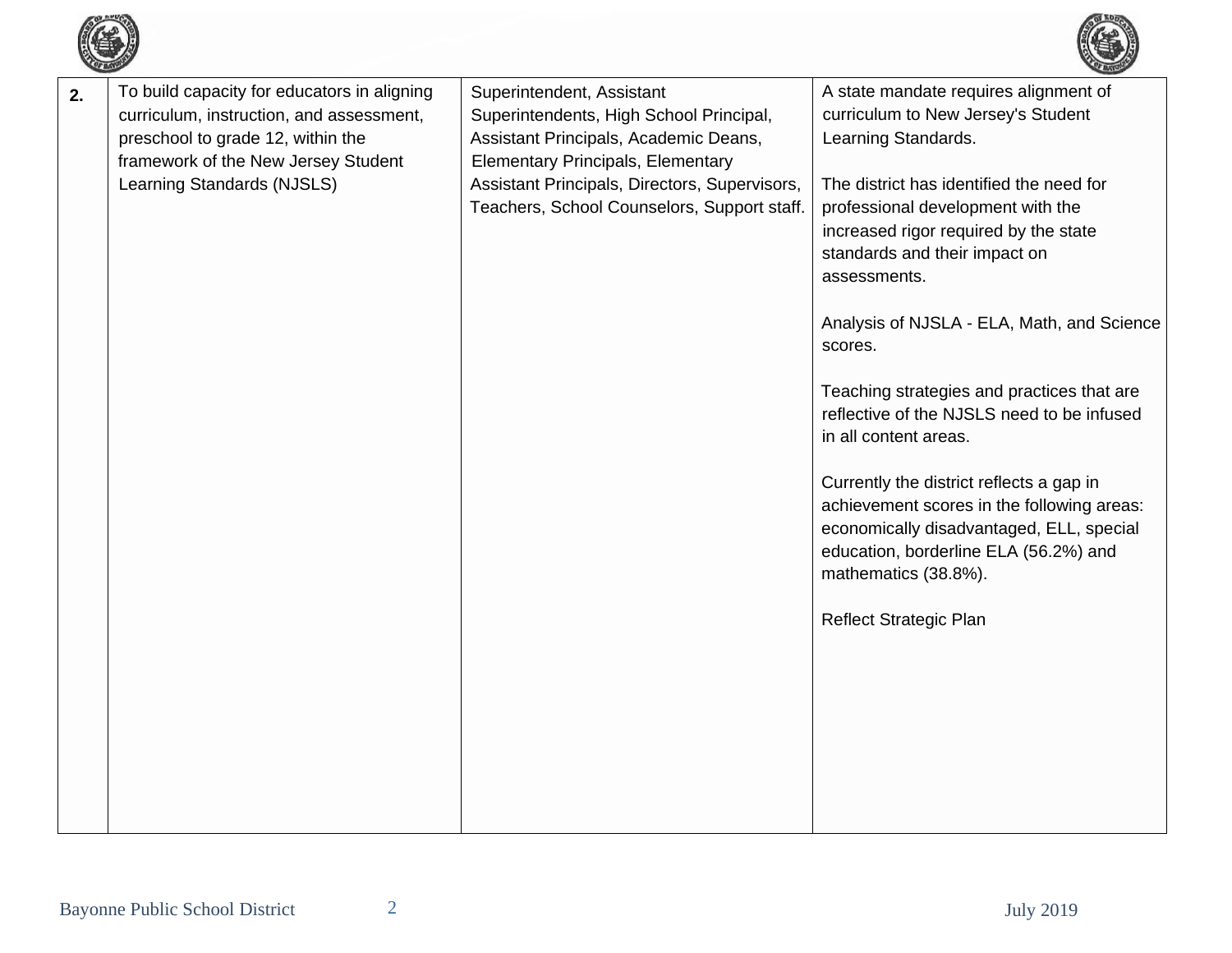



| 3. | Continue to promote a Multiple Tiered<br>System of Support (MTSS) in grades<br>Kindergarten through Two combining<br>effective instruction, progress monitoring,<br>and functional assessments linked to<br>strategic intervention. To ultimately<br>improve educational achievement<br>including; academic, behavior and<br>social/emotional success for all students.<br>Additionally, teachers in grades K-three<br>should begin to familiarize themselves with<br>Standards Based Report Cards. SBRC are a<br>research-based practice, a key component<br>of MTSS, they increased parent<br>engagement, and are<br>developed by teacher PLCs | Superintendent, Assistant<br>Superintendents, High School Principal,<br>Assistant Principals, Academic Deans,<br><b>Elementary Principals, Elementary</b><br>Assistant Principals, Directors, Supervisors,<br>Teachers, School Counselors, MTSS<br>Committees, Support staff.                      | Policies and procedures exist to ensure a<br>coordinated system for planning,<br>delivering, measuring<br>outcomes, and modifying intervention and<br>referral services is implemented in each<br>school by a<br>multi-disciplinary team to address all<br>students' learning, behavior, and/or health<br>needs. (NJ.A.C.<br>$6A:16-8$                                           |
|----|--------------------------------------------------------------------------------------------------------------------------------------------------------------------------------------------------------------------------------------------------------------------------------------------------------------------------------------------------------------------------------------------------------------------------------------------------------------------------------------------------------------------------------------------------------------------------------------------------------------------------------------------------|----------------------------------------------------------------------------------------------------------------------------------------------------------------------------------------------------------------------------------------------------------------------------------------------------|----------------------------------------------------------------------------------------------------------------------------------------------------------------------------------------------------------------------------------------------------------------------------------------------------------------------------------------------------------------------------------|
| 4. | Continuation of Professional Learning<br>Communities as a Best Practice for student<br>achievement.<br>The purpose of Professional Learning<br>Communities (PLCs) is to hold collaborative<br>meetings, focus on student learning<br>outcomes, align standards and student<br>learning objectives, and drive effective<br>instruction. After four years, teachers have<br>now moved to the sustaining stage where<br>they are using PLC structures and practices<br>that are well documented.                                                                                                                                                    | Superintendent, Assistant<br>Superintendents, High School Principal,<br>Assistant Principals, Academic Deans,<br><b>Elementary Principals, Elementary</b><br>Assistant Principals, Director of Student<br>Personnel Sevices Directors, Supervisors,<br>Teachers, School Counselors, Support staff. | PLCs can offer an effective, collaborative<br>learning-focused process that can foster<br>improvement in teaching and learning by<br>providing a powerful infrastructure where<br>teachers can engage in constructive<br>dialogue, reflect on and improve<br>instruction, and share ways to increase<br>effectiveness in the classroom to positively<br>impact student learning. |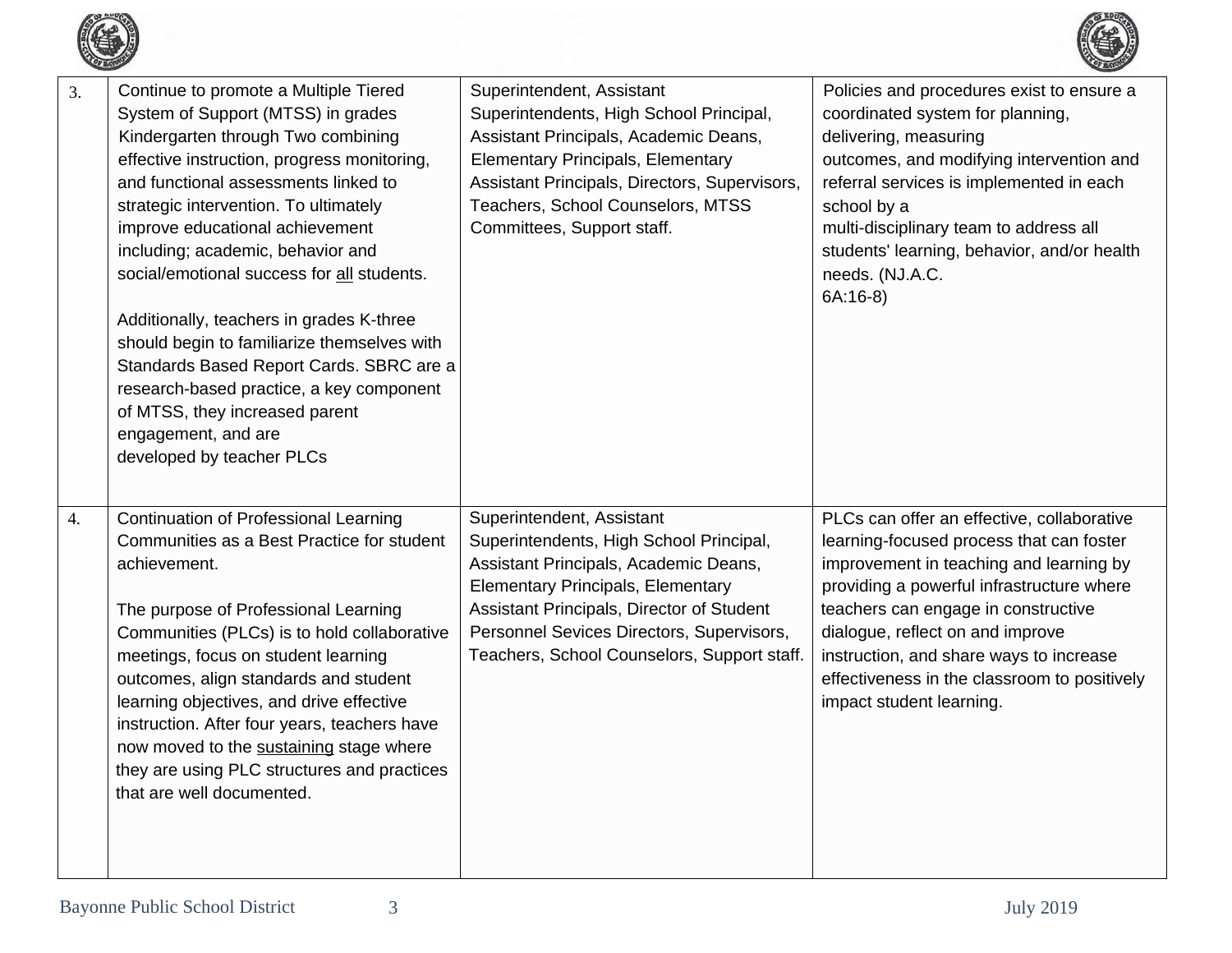



Superintendent, Assistant Superintendents, High School Principal, Assistant Principals, Academic Deans, Elementary Principals, Elementary Assistant Principals, Director of Student Personnel Services, Directors, Supervisors, Teachers, School Counselors, Support staff.



Students in SEL programs are more likely to attend school and receive better grades, and are less likely to have conduct problems. Successful infusion of SEL can result in positive behaviors, increased academic success, and caring communities.

(NJDOE website: <https://www.ni.gov/education/students/> safety/sandp/sel/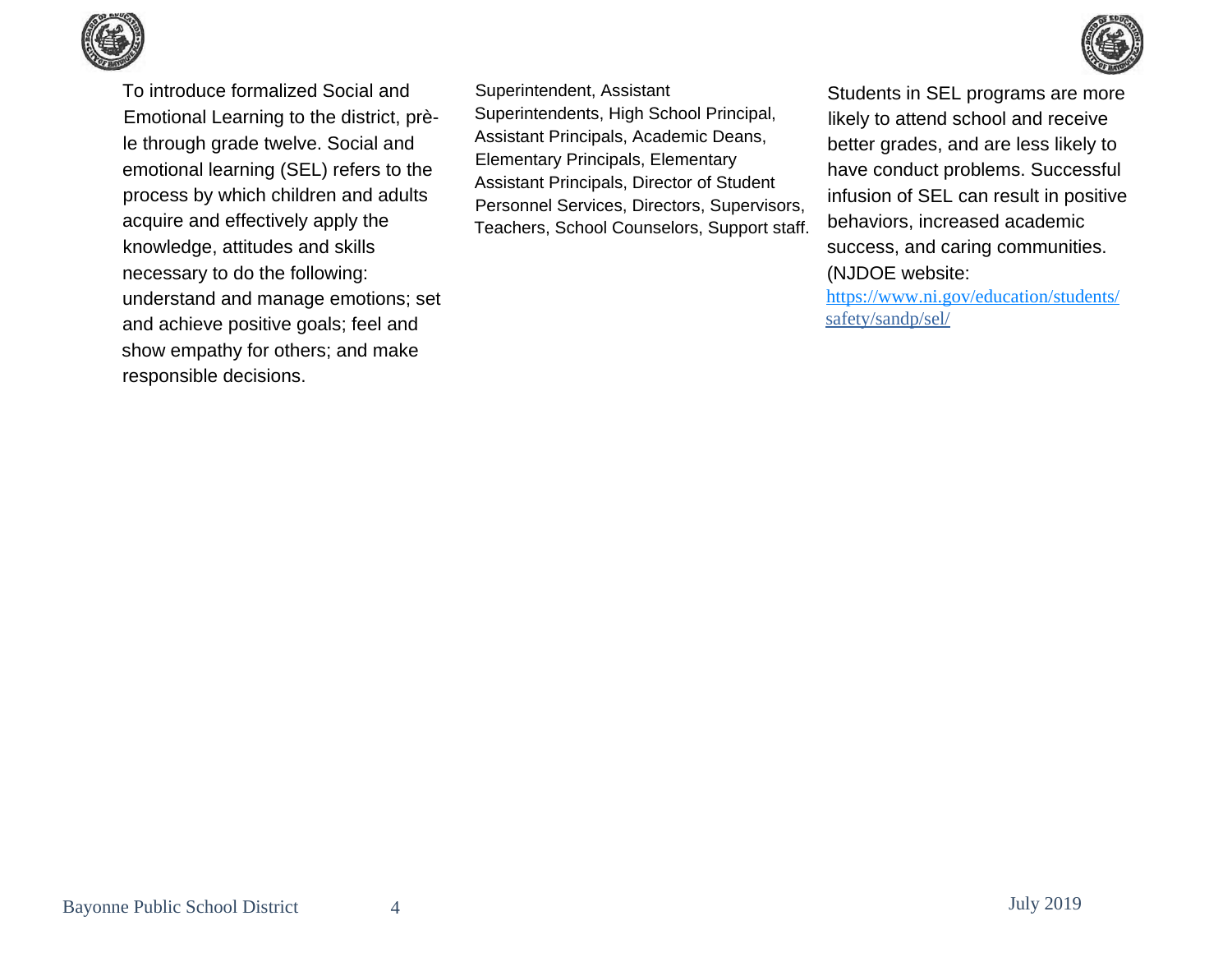



# 2: Professional Learning Activities

| PL<br>Goal<br>N <sub>o</sub> | <b>Initial Activities</b>                                                                                                                                          | Follow-up Activities (as appropriate)                                                                                                                       |
|------------------------------|--------------------------------------------------------------------------------------------------------------------------------------------------------------------|-------------------------------------------------------------------------------------------------------------------------------------------------------------|
| 1.                           | Review district-wide attendance data.                                                                                                                              | Schools with greater than 6% of its enrollment determined to be                                                                                             |
|                              | Review school-level attendance data.<br>Ensure attendance data is accurately entered and reports<br>are produced, widely available, and regularly reviewed.        | chronically absent are advised to begin to pay closer attention to<br>attendance trends. Helpful resources exist for schools at<br>www.attendanceworks.org. |
|                              | Ensure that attendance expectations are clearly                                                                                                                    | Such resources include sample templates for messaging the importance<br>of attendance to families (including outreach to Spanish and Arabic                 |
|                              | presented in school and district code of student conduct.<br>Make attendance an item for discussion in all school<br>events including back-to-school night, parent | speaking families) and a short, self-assessment tool to guide analysis of<br>current school efforts:                                                        |
|                              | conferences and other opportunities to share goals with                                                                                                            | http://www.attendanceworks.org/wordpress/wp-                                                                                                                |
|                              | various stakeholders.                                                                                                                                              | content/uploads/2012/06/School-SelfAssessment-Team-Rev-June-<br>2012.pdf                                                                                    |
|                              | Participate in Attendance Awareness Month activities                                                                                                               |                                                                                                                                                             |
|                              | throughout the month of September.                                                                                                                                 | Schools that fail to meet the ESSA Chronic Absenteeism indicator will be<br>required to create a school level Action Plan to address the issue of           |
|                              | Use multiple media to publicize attendance goals in ways<br>that are accessible to all students, families and the                                                  | Chronic Absenteeism.                                                                                                                                        |
|                              | community.                                                                                                                                                         | Each school will establish a School Climate Team to create opportunities<br>for school staff to learn about the importance of attendance and share          |
|                              | Use social networking tools to inform stakeholders of the<br>impact of missing school throughout the school year.                                                  | effective strategies for improving student attendance.                                                                                                      |
|                              | Review results of school climate survey.                                                                                                                           | Launch a schoolwide Attendance Campaign for all families during the first<br>30 days of school. Include a kickoff event with a parent speaker, a catchy     |
|                              | Review attendance policies.                                                                                                                                        | slogan, and branded items distributed to students and caregivers<br>(pencils, pens, notepads, noisemakers, etc.)                                            |
|                              | Administrator discussions with parents at back-to-school<br>nights.                                                                                                | Host events to celebrate great attendance and improved attendance for<br>parents and students.                                                              |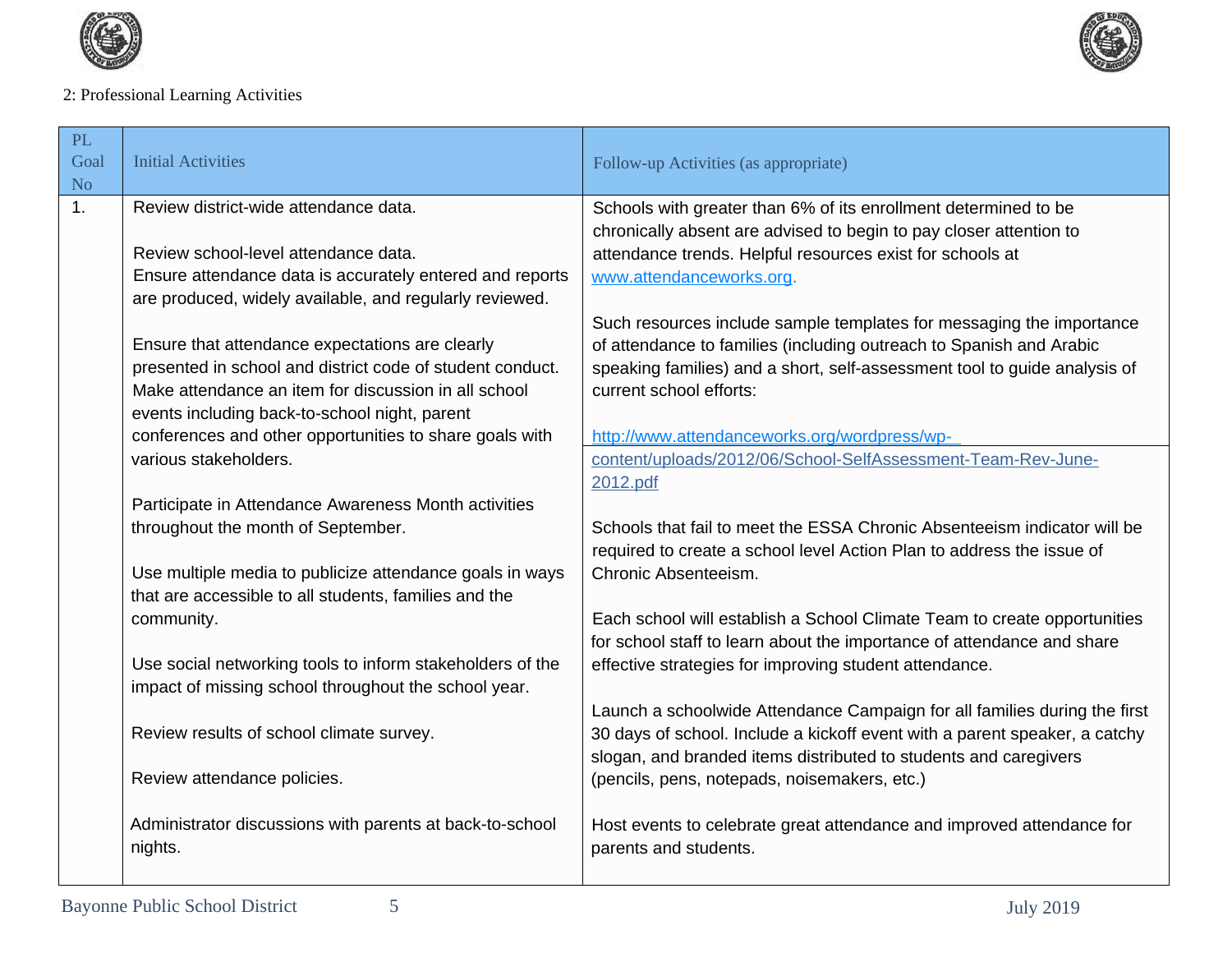



|    | Disseminate brochures.                                                                                    | Post daily student attendance percentages conspicuously (e.g., in the<br>cafeteria, in a major hallway, on the website).         |
|----|-----------------------------------------------------------------------------------------------------------|----------------------------------------------------------------------------------------------------------------------------------|
|    | Review attendance works website.                                                                          |                                                                                                                                  |
|    |                                                                                                           | Provide parents with a comparative analysis of their student's                                                                   |
|    | Provide recognition to individual students, rewards for                                                   | attendance with the average student attendance in the building "nudge"                                                           |
|    | students with excellent attendance, or improvement on                                                     | letter.                                                                                                                          |
|    | attendance that reversed an at-risk trajectory and groups                                                 |                                                                                                                                  |
|    | (i.e., classes with excellent monthly attendance.)                                                        |                                                                                                                                  |
|    | Promote effective school wide approaches to recognizing                                                   |                                                                                                                                  |
|    | good and improved attendance.                                                                             |                                                                                                                                  |
|    |                                                                                                           |                                                                                                                                  |
|    | Reach out to frequently absent students to find out in a                                                  |                                                                                                                                  |
|    | supportive manner why they are missing school and                                                         |                                                                                                                                  |
|    | what would help them attend more regularly.                                                               |                                                                                                                                  |
|    |                                                                                                           |                                                                                                                                  |
| 2. | Opportunities for vertical and horizontal articulation for                                                | Curriculum Writing teams will analyze curriculum and units of study and                                                          |
|    | best instructional practices, assessment design, data                                                     | develop/revise units of study and benchmark assessment that further                                                              |
|    | analysis and core content integration.                                                                    | align to the rigor and quality of the NJSLS.                                                                                     |
|    | Formulate District Level Data Team                                                                        | Data Teams will develop annual district plans for closing the gaps, and                                                          |
|    |                                                                                                           | PLCs will share promising professional practices with one another.                                                               |
|    |                                                                                                           |                                                                                                                                  |
|    |                                                                                                           | Creation of Annual School Plans (ASP)                                                                                            |
| 3. | Provide professional development on intervention<br>strategies (e.g., hire consultants, send educators to | Create before school or afterschool programming with a focus on<br>targeted reading practice (e.g. 100 Book Challenge, A.R.M.S.) |
|    | training, purchase materials) to ensure the effective                                                     |                                                                                                                                  |
|    | implementation of interventions.                                                                          | Implement a phonics-reading program to provide Tier 1 and Tier II                                                                |
|    |                                                                                                           | supports for the most at-risk learners.                                                                                          |
|    | Conduct universal screenings to identify students'                                                        |                                                                                                                                  |
|    | academic abilities to provide targeted instruction and                                                    | Provide training to teachers to implement DRA3. DRA offers educators                                                             |
|    | early intervention.                                                                                       | the tools teachers need to observe and document student reading level                                                            |
|    |                                                                                                           | and helps inform instructional practice.                                                                                         |
|    | Update district MTSS manual.                                                                              |                                                                                                                                  |
|    |                                                                                                           |                                                                                                                                  |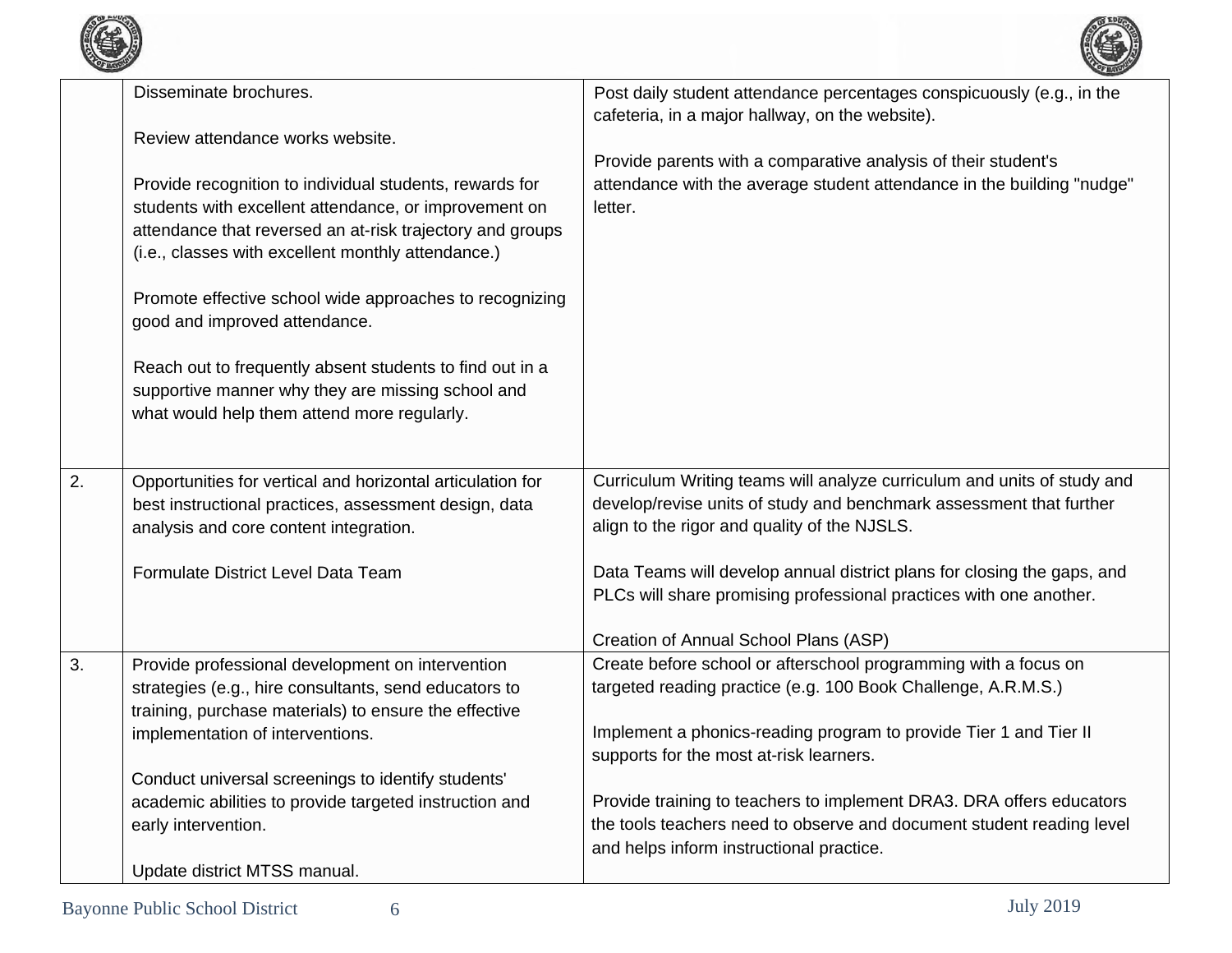

|    | Implementation of trimesters for kindergarten SBRCwith<br>the creation of grade one report cards                                                                                                        | Hire additional multi-sensory reading specialists.<br>Transition to School wide (SW) Title 1 Program                                                                                                                                                                                                                                                                                               |
|----|---------------------------------------------------------------------------------------------------------------------------------------------------------------------------------------------------------|----------------------------------------------------------------------------------------------------------------------------------------------------------------------------------------------------------------------------------------------------------------------------------------------------------------------------------------------------------------------------------------------------|
| 4. | Provide opportunities for PLC members to compare data<br>and student learning goals with PLC members across the<br>district                                                                             | Provide opportunities for committee members to present workshops and<br>otherwise disseminate their practice (e.g., develop videos, blogs, and<br>podcasts).                                                                                                                                                                                                                                       |
|    | Develop communications systems that enable PLC<br>members and all staff to share ideas, information and<br>successes (consider electronic media such as on-line                                         | Provide materials and supplies for the committee to produce high quality<br>documentation and resources.                                                                                                                                                                                                                                                                                           |
|    | bulletin boards, blogs, newsletters, etc.)                                                                                                                                                              | Maintain high capacity computer networks and technical equipment for<br>collaborative and instructional purposes.                                                                                                                                                                                                                                                                                  |
| 5. | Teachers will be provided with the resources / curriculum<br>to teach the necessary skills to address students social<br>emotional well-being. Staff will need PD in order to<br>implement the program. | The district SEL team will collect and regularly reflect on both<br>implementation and outcome data, in order to monitor progress and<br>continuously improve all SEL-related systems, practices, and policies.<br>School teams will engage regularly in reflecting on data, sharing learnings<br>and strategies, and developing plans for improving quality of school wide<br>SEL implementation. |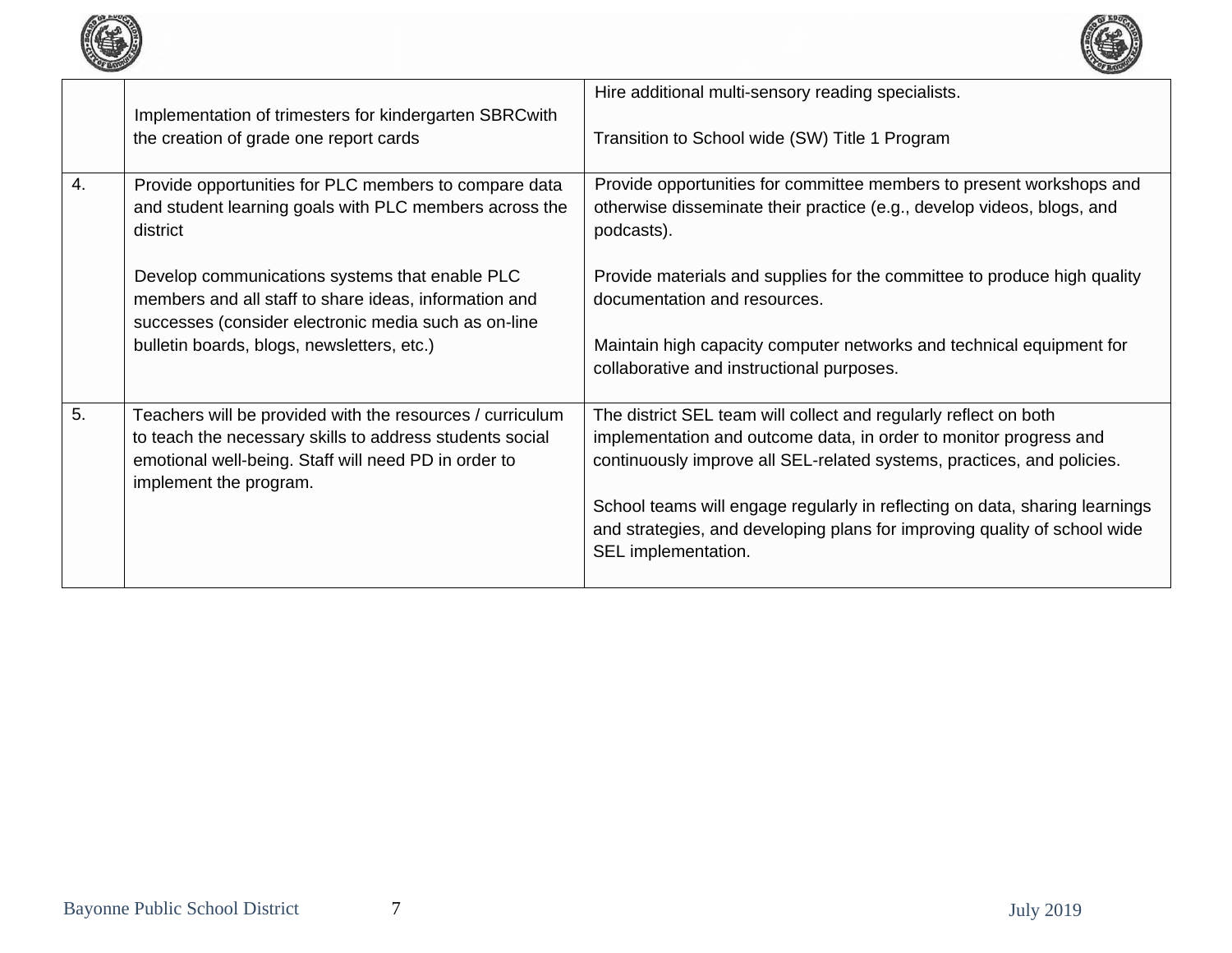## 3: PD Required by Statute or Regulation

### State-mandated PD Activities

The Bayonne School district will provide the New Jersey Mandatory Trainings through an online management system called Safe Schools. Mandated trainings include Harassment, Intimidation and Bullying; Section 504 of the Rehabilitation Act; Child Abuse NJ.; Suicide Prevention; Alcohol and Drug Awareness for Employees; Blood Borne Pathogens; Family Educational Rights and Privacy Act; Hazardous Communications; Asthma; Anaphylactic and Anaphylaxis Shock; LGBT and Gang Awareness. PD activities also include those; which address ethics, law and governance. A comprehensive HIB training is also completed annually for all staff members in the district. Principals will complete school security trainings. For the 2019-20 school year, Dyslexia, SEL, and AED training (Janets Law) will also be provided.

Team of Administrator yearly refresher training for Danielson 2007 Rubrics / Marshall, SGOs, mSGPs, and Inter-rater reliability.

Address state requirements for professional development in ethics, law, and governance and other issues related to student safety and well being *(N.J.S.A.* 6A:9-15.8) for district administrators.